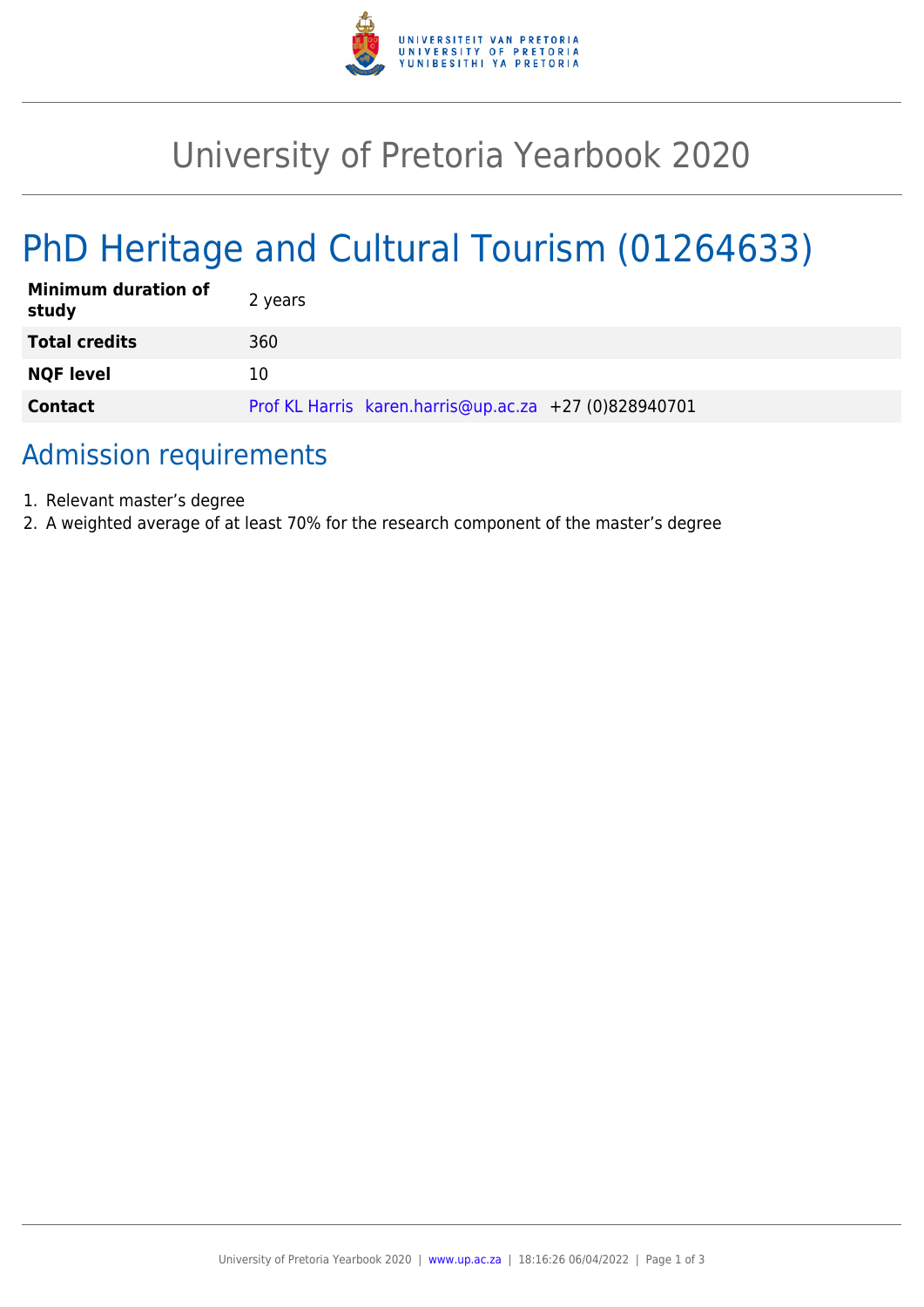

## Curriculum: Year 1

**Minimum credits: 360**

### **Core modules**

#### **Thesis: Heritage and cultural tourism 990 (EFK 990)**

| <b>Module credits</b>         | 360.00                                 |
|-------------------------------|----------------------------------------|
| <b>Prerequisites</b>          | No prerequisites.                      |
| Language of tuition           | Module is presented in English         |
| <b>Department</b>             | <b>Historical and Heritage Studies</b> |
| <b>Period of presentation</b> | Year                                   |

#### **Module content**

A thesis on an approved topic from heritage and cultural tourism.